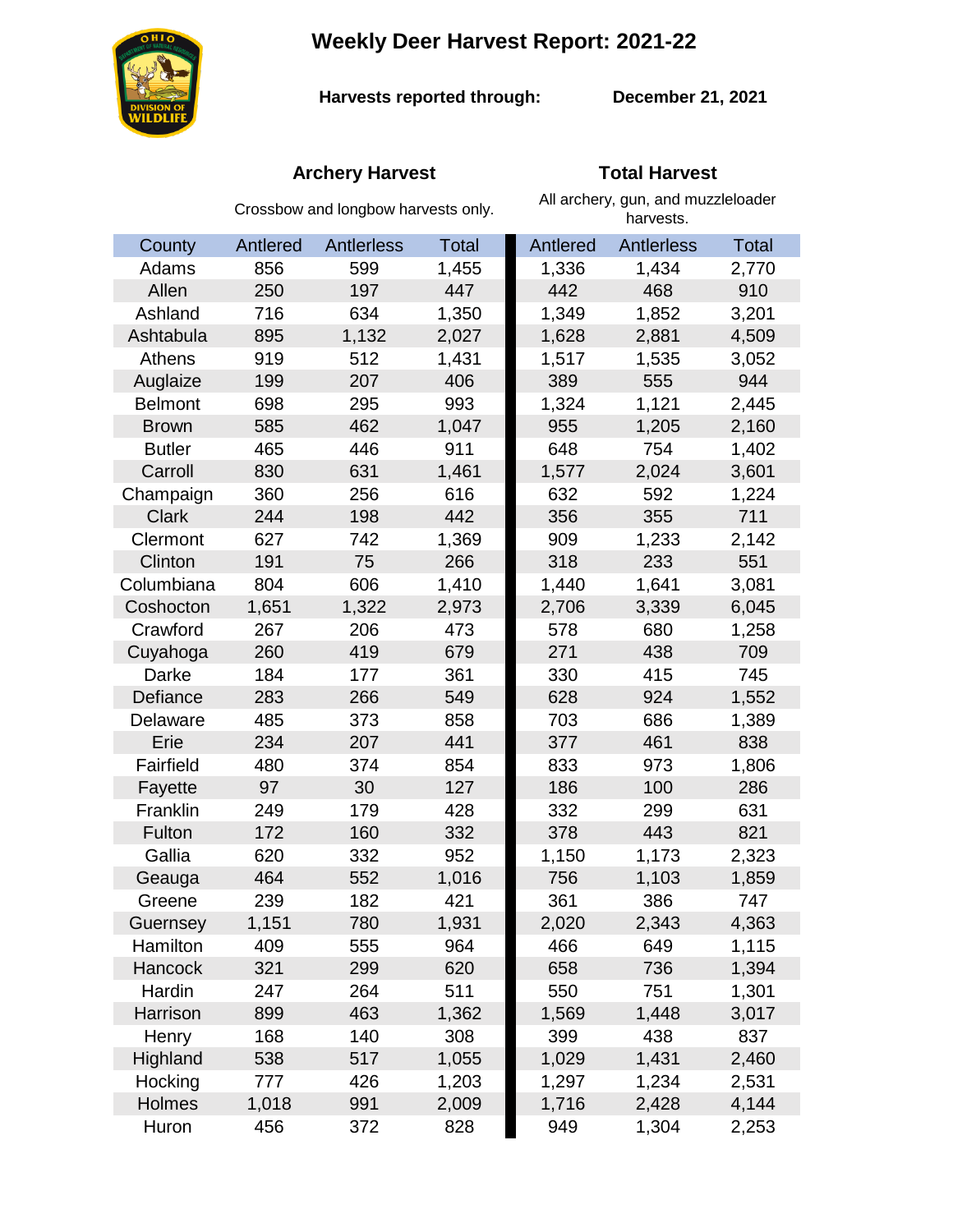**Weekly Deer Harvest Report: 2021-22**



**Harvests reported through:** 

**December 21, 2021**

# **Archery Harvest Total Harvest**

|               | Crossbow and longbow harvests only. |            |              | All archery, gun, and muzzleloader<br>harvests. |                   |              |
|---------------|-------------------------------------|------------|--------------|-------------------------------------------------|-------------------|--------------|
| County        | Antlered                            | Antlerless | <b>Total</b> | Antlered                                        | <b>Antlerless</b> | <b>Total</b> |
| Jackson       | 708                                 | 437        | 1,145        | 1,153                                           | 1,237             | 2,390        |
| Jefferson     | 704                                 | 237        | 941          | 1,198                                           | 830               | 2,028        |
| Knox          | 1,057                               | 1,038      | 2,095        | 1,861                                           | 2,735             | 4,596        |
| Lake          | 236                                 | 327        | 563          | 304                                             | 445               | 749          |
| Lawrence      | 466                                 | 165        | 631          | 839                                             | 616               | 1,455        |
| Licking       | 1,292                               | 1,028      | 2,320        | 2,042                                           | 2,431             | 4,473        |
| Logan         | 451                                 | 505        | 956          | 792                                             | 1,177             | 1,969        |
| Lorain        | 562                                 | 498        | 1,060        | 909                                             | 1,111             | 2,020        |
| Lucas         | 182                                 | 223        | 405          | 242                                             | 288               | 530          |
| Madison       | 171                                 | 104        | 275          | 302                                             | 275               | 577          |
| Mahoning      | 542                                 | 456        | 998          | 797                                             | 972               | 1,769        |
| Marion        | 202                                 | 167        | 369          | 439                                             | 466               | 905          |
| Medina        | 609                                 | 635        | 1,244        | 939                                             | 1,215             | 2,154        |
| Meigs         | 790                                 | 501        | 1,291        | 1,367                                           | 1,533             | 2,900        |
| Mercer        | 170                                 | 193        | 363          | 370                                             | 502               | 872          |
| Miami         | 243                                 | 190        | 433          | 363                                             | 406               | 769          |
| Monroe        | 564                                 | 238        | 802          | 1,098                                           | 1,065             | 2,163        |
| Montgomery    | 232                                 | 262        | 494          | 317                                             | 414               | 731          |
| Morgan        | 744                                 | 438        | 1,182        | 1,300                                           | 1,515             | 2,815        |
| <b>Morrow</b> | 423                                 | 335        | 758          | 732                                             | 823               | 1,555        |
| Muskingum     | 1,365                               | 728        | 2,093        | 2,302                                           | 2,337             | 4,639        |
| Noble         | 745                                 | 480        | 1,225        | 1,275                                           | 1,500             | 2,775        |
| Ottawa        | 133                                 | 114        | 247          | 213                                             | 250               | 463          |
| Paulding      | 201                                 | 221        | 422          | 487                                             | 681               | 1,168        |
| Perry         | 653                                 | 383        | 1,036        | 1,152                                           | 1,227             | 2,379        |
| Pickaway      | 161                                 | 94         | 255          | 335                                             | 253               | 588          |
| Pike          | 549                                 | 336        | 885          | 845                                             | 782               | 1,627        |
| Portage       | 652                                 | 623        | 1,275        | 1,016                                           | 1,291             | 2,307        |
| Preble        | 285                                 | 219        | 504          | 464                                             | 487               | 951          |
| Putnam        | 195                                 | 155        | 350          | 380                                             | 428               | 808          |
| Richland      | 864                                 | 759        | 1,623        | 1,417                                           | 1,890             | 3,307        |
| Ross          | 781                                 | 520        | 1,301        | 1,316                                           | 1,334             | 2,650        |
| Sandusky      | 253                                 | 233        | 486          | 402                                             | 477               | 879          |
| Scioto        | 583                                 | 384        | 967          | 900                                             | 958               | 1,858        |
| Seneca        | 399                                 | 336        | 735          | 823                                             | 1,063             | 1,886        |
| Shelby        | 215                                 | 244        | 459          | 404                                             | 588               | 992          |
| <b>Stark</b>  | 794                                 | 715        | 1,509        | 1,188                                           | 1,478             | 2,666        |
| Summit        | 559                                 | 591        | 1,150        | 655                                             | 725               | 1,380        |
| Trumbull      | 840                                 | 1,053      | 1,893        | 1,365                                           | 2,112             | 3,477        |